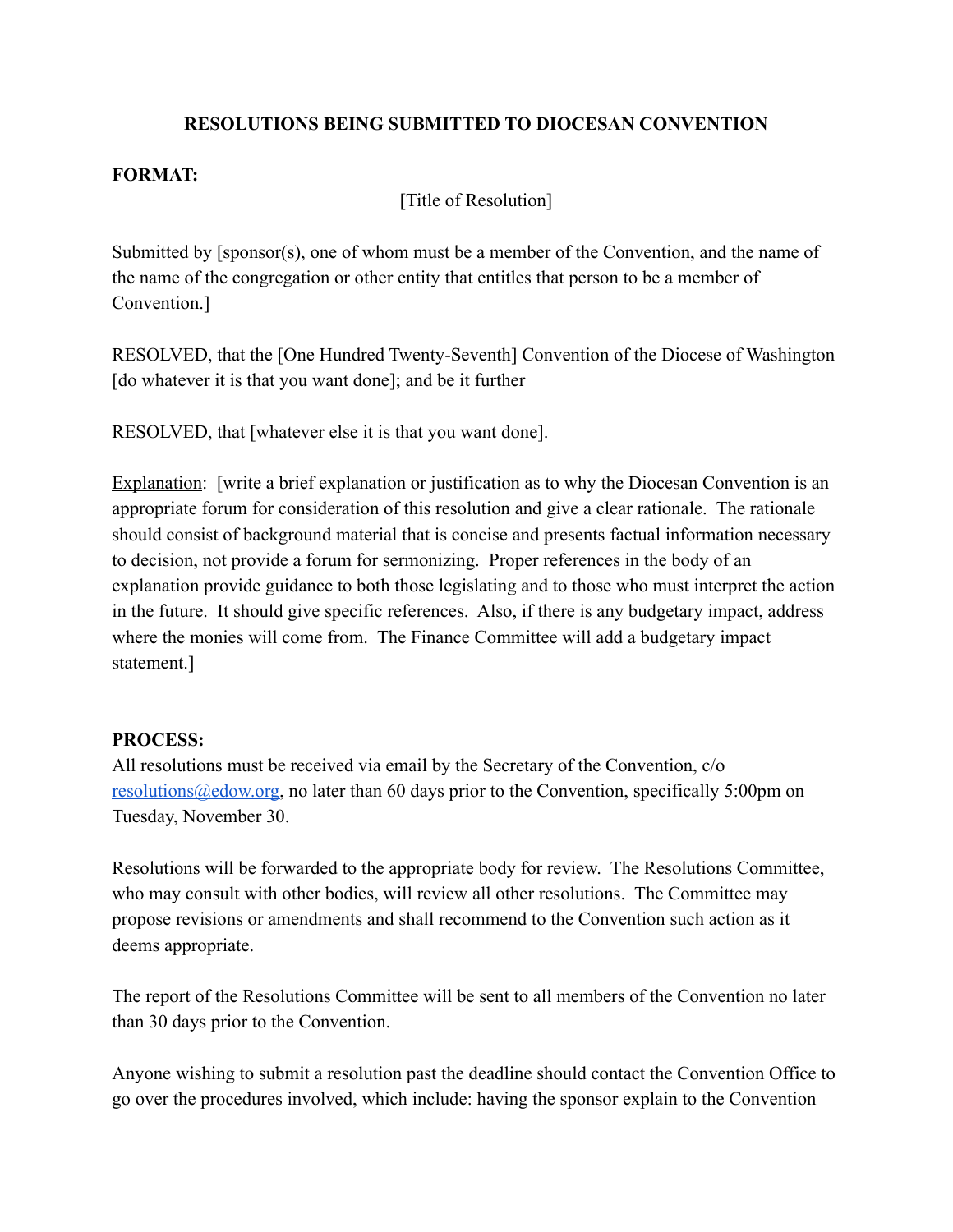why the resolution was not submitted by the deadline; providing approximately 500 copies of the resolution; and, asking the Convention to consider adding the resolution to the agenda (this requires a two-thirds majority). For specific canons governing this process, see Canon 43 and Rules of Order Sec 13

## **Canon 43 Sec. 4303. Submission and Referrals of Resolutions.**

(a) Submission.—

(1) In General.— Any individual may submit a resolution to the Secretary for consideration at a meeting of the Convention.

(2) Sponsors.— More than 1 individual may sponsor a resolution. At least 1 sponsor shall be a participant of the Convention.

(3) Contents.— Each resolution shall include—

(A) the signature of each sponsor;

(B) the name of the participant of the Convention sponsoring and presenting the resolution;

(C) an explanation of the purpose or justification of the policy of the resolution;

(D) an indication of the financial implications of the resolution; and

(E) a statement of the reasons that a meeting of the Convention is an appropriate forum for the consideration of the resolution.

(b) Referrals.— The Secretary shall refer to the Committee any resolution that—

(1) is submitted under subsection  $(a)(1)$ ;

(2) meets the requirements of subsection (a)(2) and (3); and

(3) is not within the jurisdiction under the Canons of any other committee or commission.

#### **Rules of Order Sec. 13. Resolutions.**

(a) Amendments to the Canons.— Any proposal to amend the Canons shall be submitted in accordance with section 7002 of the Canons. This section shall apply to any resolution other than a proposal to amend the Canons.

(b) Individuals Who May Submit A Resolution.— Any member of the Convention may submit a resolution.

(c) Period for Submission.— A resolution shall be submitted in writing to the Secretary not later than 60 days before any meeting of the Convention at which the resolution is to be considered.

(d) Transmission to Committee.— The Secretary shall transmit the resolution to the appropriate committee of jurisdiction.

(e) Discretion to Direct the Secretary to Transmit.— The committee of jurisdiction may direct the Secretary to transmit the resolution to each participant of the Convention.